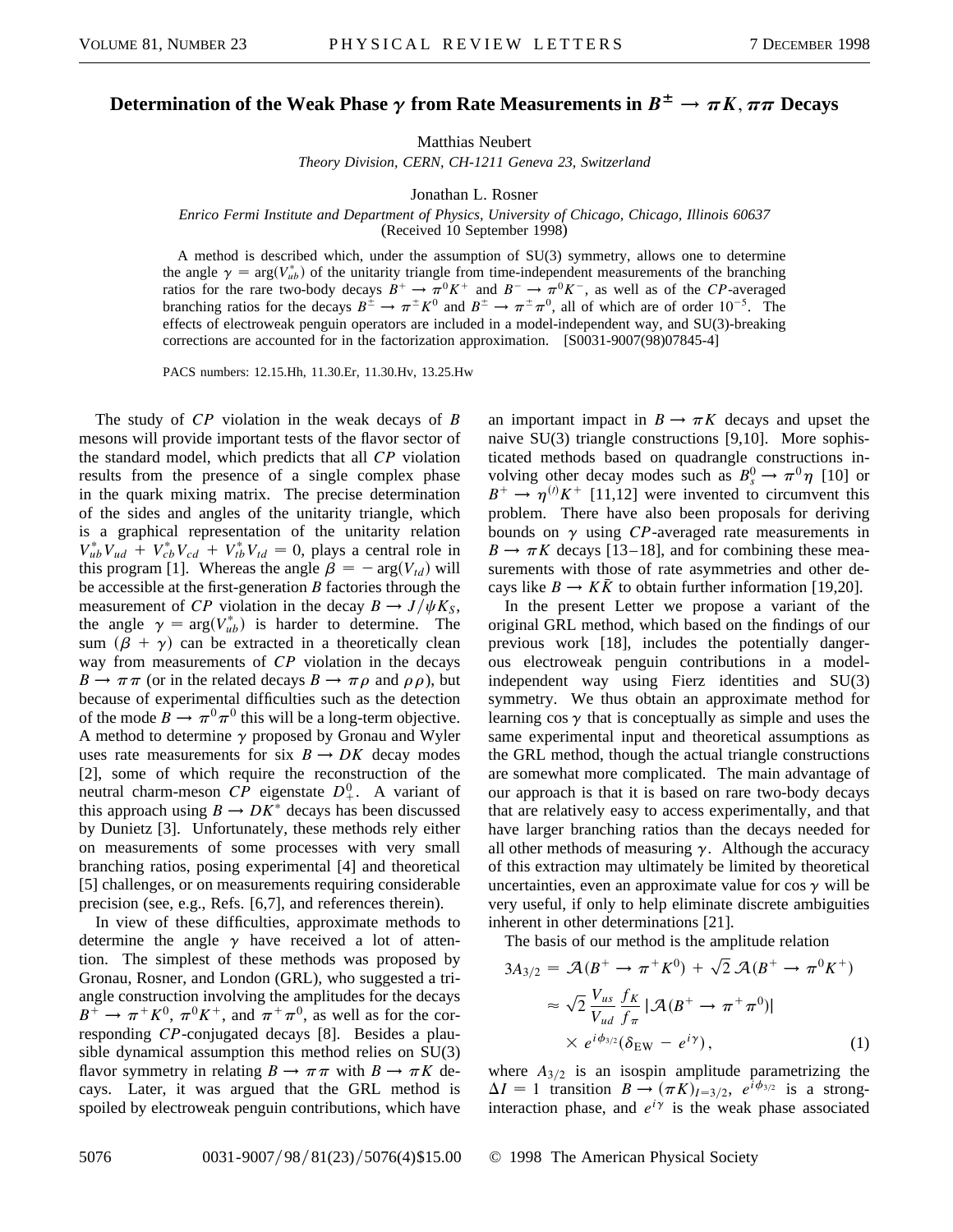with the quark decay  $\bar{b} \rightarrow \bar{u}u\bar{s}$ . The second relation is strictly valid in the SU(3) flavor-symmetry limit; however, the factor  $f_K/f_\pi = 1.22 \pm 0.01$  accounts for the leading (i.e., factorizable) corrections to that limit. The crucial new ingredient in (1) with respect to the corresponding relation used in Ref. [8] is the presence of the parameter  $\delta_{EW}$  accounting for the contributions of electroweak penguin operators. We have recently shown that in the SU(3) limit this parameter is real (i.e., it does not carry a nontrivial strong-interaction phase) and calculable in terms of Wilson coefficients and electroweak parameters [18]. The result is

$$
\delta_{\rm EW} = (1 - \kappa) \frac{1.71 \alpha}{\lambda^2 R_b} = 0.63 \pm 0.11 \,, \tag{2}
$$

where  $\alpha = 1/129$  is the electromagnetic coupling at the weak scale,  $\lambda = 0.22$  is the Wolfenstein parameter,  $R_b = \lambda^{-1}|V_{ub}/V_{cb}| \approx 0.41 \pm 0.07$  [22], and  $\kappa \approx 0.05$ accounts for factorizable SU(3)-breaking corrections. The derivation of this result uses the fact that the relevant electroweak penguin operators are Fierz equivalent to the usual current-current operators  $Q_1$  and  $Q_2$  of the effective weak Hamiltonian for  $B \to \pi K$  decays [15], and that in the SU(3) limit the isospin amplitude  $A_{3/2}$  receives a contribution only from the combination  $(Q_1 + Q_2)$ , but not from the difference  $(Q_1 - Q_2)$ .

As in the original GRL method, we must rely on the dynamical assumptions that  $|\mathcal{A}(B^+ \to \pi^+ \pi^0)| =$  $|\mathcal{A}(B^- \to \pi^- \pi^0)|$  and  $\mathcal{A}(B^+ \to \pi^+ K^0) = \mathcal{A}(B^- \to$  $\pi^{-} \bar{K}^{0}$ ). Whereas the first relation follows from the fact that only the current-current operators contribute to  $B^{\pm} \rightarrow \pi^{\pm} \pi^{0}$  decays (electroweak penguin contributions can be neglected in this case [23]), the second one assumes that there are only negligible contributions proportional to the weak phase  $e^{i\gamma}$  to the amplitude for the decay  $B^+ \to \pi^+ K^0$ , which thus can be taken to have the simple form  $\mathcal{A}(B^+ \to \pi^+ K^0) = e^{i \pi} e^{i \phi_p} |\mathcal{A}(B^+ \to$  $\pi^{+}K^{0}$ , where  $e^{i\pi}$  is the weak phase of the leading top- and charm-penguin amplitudes, and  $e^{i\phi_p}$  is a strong-interaction phase. Possible contributions to this amplitude proportional to the weak phase  $e^{i\gamma}$  are indeed expected to be very small, because they could come only from up-quark penguins or annihilation topologies [24]. However, this intuitive argument could be invalidated if soft final-state rescattering effects were very important  $[14–17,19,20]$ . We stress, therefore, that the assumption  $\mathcal{A}(B^+ \to \pi^+ K^0) = \mathcal{A}(B^- \to \pi^- \bar{K}^0)$  is a working hypothesis of our method, which must be tested independently. A necessary condition for the validity of this assumption is the absence of a sizable direct *CP* asymmetry in the decays  $B^{\pm} \to \pi^{\pm} K^{0}$ . If we write  $\mathcal{A}(B^+ \to \pi^+ K^0) \propto e^{i\phi_p} (e^{i\pi} + e^{i\gamma} e^{i\eta} \varepsilon_a)$ , where  $\varepsilon_a \ll$ 1 measures the strength of possible rescattering contributions and  $e^{i\eta}$  is a strong-interaction phase, then  $a_{CP} \approx$  $2\varepsilon_a$  sin  $\gamma$  sin  $\eta$ . Since the global analysis of the unitarity triangle prefers values of  $\gamma$  such that  $\sin \gamma = O(1)$ , and

since sin  $\eta$  is unlikely to be small because without sizable strong phases there would not be a rescattering contribution in the first place, a small experimental value for the asymmetry would be a strong indication that our working hypothesis is justified.

Let us define the amplitude ratios

$$
\varepsilon_{3/2} = \frac{V_{us}}{V_{ud}} \frac{f_K}{f_\pi} \frac{\sqrt{2} |\mathcal{A}(B^+ \to \pi^+ \pi^0)|}{|\mathcal{A}(B^+ \to \pi^+ K^0)|},
$$
  

$$
r_{\pm} = \frac{\sqrt{2} |\mathcal{A}(B^{\pm} \to \pi^0 K^{\pm})|}{|\mathcal{A}(B^+ \to \pi^+ K^0)|},
$$
 (3)

which under the assumptions stated above can be determined experimentally through time-independent rate measurements via

$$
\varepsilon_{3/2} = \sqrt{2} \frac{V_{us}}{V_{ud}} \frac{f_K}{f_\pi}
$$
  
 
$$
\times \left[ \frac{\mathcal{B}(B^+ \to \pi^+ \pi^0) + \mathcal{B}(B^- \to \pi^- \pi^0)}{\mathcal{B}(B^+ \to \pi^+ K^0) + \mathcal{B}(B^- \to \pi^- \bar{K}^0)} \right]^{1/2},
$$
  

$$
r_{\pm} = 2 \left[ \frac{\mathcal{B}(B^{\pm} \to \pi^0 K^{\pm})}{\mathcal{B}(B^+ \to \pi^+ K^0) + \mathcal{B}(B^- \to \pi^- \bar{K}^0)} \right]^{1/2}.
$$
  
(4)

A future measurement of  $r_+ \neq r_-$  would signal direct *CP* violation in the decays  $B^{\pm} \rightarrow \pi^0 K^{\pm}$ . At present, preliminary data reported by the CLEO Collaboration [25] imply  $\left[\frac{1}{2}(r_+^2 + r_-^2)\right]^{1/2} = 1.46 \pm 0.37$  and, combined with some theoretical guidance,  $\varepsilon_{3/2} = 0.24 \pm 0.24$ 0.06 [18]. Moreover, we define

$$
\delta_{\rm EW} - e^{i\gamma} \equiv \varrho(z)e^{-i\psi} \tag{5}
$$

with  $z = \cos \gamma$ , so that

$$
\varrho(z) = \sqrt{1 - 2z \delta_{\rm EW} + \delta_{\rm EW}^2}, \qquad \sin \psi = \frac{\sin \gamma}{\varrho(z)}.
$$
\n(6)

In terms of these quantities, the triangle relation (1) and its *CP* conjugate take the form

$$
1 + \varepsilon_{3/2} \varrho(z) e^{i(\Delta \phi \mp \psi)} = r_{\pm} e^{i \xi_{\pm}}, \tag{7}
$$

where  $\Delta \phi = \phi_{3/2} - \phi_P$  is an unknown stronginteraction phase difference, while the phases  $\xi_{\pm}$  contain both strong and weak contributions. It follows that

$$
\cos(\psi \mp \Delta \phi) = \frac{r_{\pm}^2 - 1 - \varepsilon_{3/2}^2 \varrho^2(z)}{2\varepsilon_{3/2} \varrho(z)} \equiv x_{\pm}(z),
$$
  

$$
\cos(2\psi) = 1 - \frac{2(1 - z^2)}{\varrho^2(z)}.
$$
 (8)

Combining these results, we find that the allowed solutions for  $z = \cos \gamma$  can be obtained from the real zeros of the equation

$$
\frac{(r_+^2 - r_-^2)^2}{16\epsilon_{3/2}^2} + \frac{(1 - z^2)^2}{\varrho^2(z)} = (1 - z^2) [1 - x_+(z)x_-(z)],
$$
\n(9)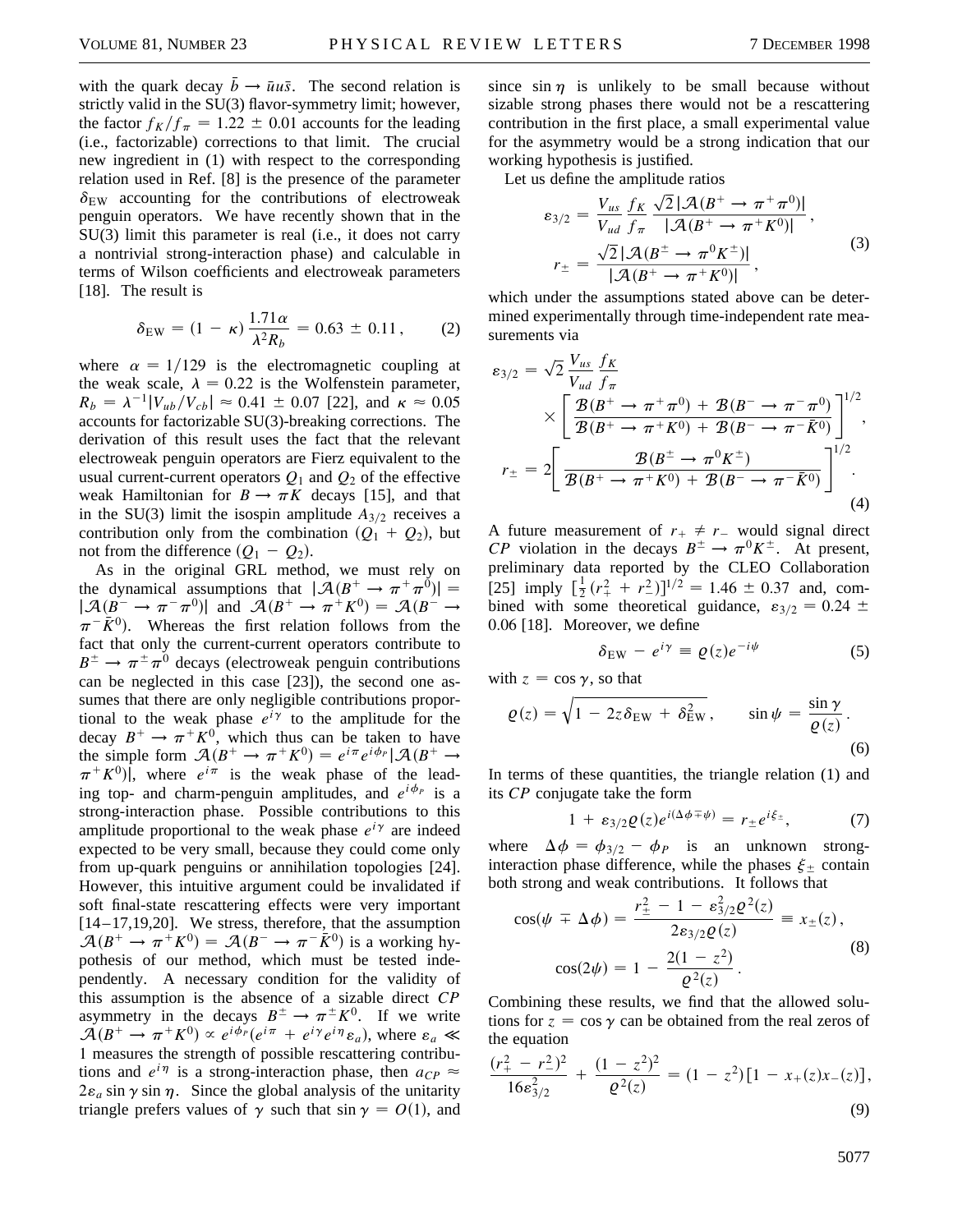which, taking into account the *z* dependence of  $\rho(z)$ and  $x_{\pm}(z)$ , correspond to the zeros of a fourth-order polynomial in *z*.

A simplified analysis can be performed if the phase difference  $\Delta \phi$  turns out to be small or close to 180<sup>o</sup> a possibility that can be tested for experimentally. To this end, one exploits the following exact relations:

$$
\cos \gamma = \delta_{\rm EW} - \frac{\frac{1}{2}(r_+^2 + r_-^2) - 1 - \varepsilon_{3/2}^2 (1 - \delta_{\rm EW}^2)}{2\varepsilon_{3/2}(\cos \Delta \phi + \varepsilon_{3/2} \delta_{\rm EW})},
$$
  

$$
r_+^2 - r_-^2 = 4\varepsilon_{3/2} \sin \gamma \sin \Delta \phi.
$$
 (10)

The global analysis of the unitarity triangle prefers values of  $\gamma$  in the range  $47^{\circ} < \gamma < 105^{\circ}$  [26], which would imply sin  $\gamma > 0.73$ . Then the second relation can be used to obtain a reasonable estimate and upper limit for  $\sin \Delta \phi$ . If it turns out that  $\sin \Delta \phi$  is small, corresponding to a situation where  $|\Delta \phi| \approx 0^{\circ}$  or 180°, one can set  $\cos \Delta \phi = \pm 1$  in the first relation to obtain

$$
\cos \gamma \approx \frac{(1 \pm \varepsilon_{3/2} \delta_{\text{EW}})^2 - \frac{1}{2} (r_+^2 + r_-^2) + \varepsilon_{3/2}^2}{2\varepsilon_{3/2} (\pm 1 + \varepsilon_{3/2} \delta_{\text{EW}})},
$$
\n(11)

which determines cos  $\gamma$  up to a possible twofold ambiguity. From (10), it follows that a criterion for the validity of this approximation is that the deviation of  $\cos \Delta \phi$ from  $\pm 1$  be less than the uncertainty in the product From  $\pm 1$  be less than the uncertainty in the product<br> $\epsilon_{3/2}\delta_{\rm EW}$ , i.e., min $(|\Delta\phi|, |\Delta\phi - \pi|) < \sqrt{2\Delta(\epsilon_{3/2}\delta_{\rm EW})}$ . With present uncertainties on the parameters  $\varepsilon_{3/2}$  and  $\delta_{\text{EW}}$ , which are unlikely to be improved much in the near future, this implies min $(|\Delta \phi|,|\Delta \phi - 180^{\circ}|) < 17^{\circ}$ . With the current experimental values for the various parameters, and in the absence of independent experimental results for  $r_+$  and  $r_-$ , the relations (10) do not yet provide for a useful estimate of cos  $\gamma$ ; however, they may become valuable with more precise measurements. It is remarkable that even in the case  $r_{+} = r_{-}$ , i.e., in the absence of direct *CP* violation in  $B^{\pm} \to \pi^0 K^{\pm}$  decays, cos  $\gamma$  can be determined using relation (11), which becomes exact in that limit.

In practice, the determination of  $\gamma$  using (9) or (10) is limited by experimental as well as theoretical uncertainties in the extraction of the parameters  $r_{\pm}$ ,  $\varepsilon_{3/2}$ , and  $\delta_{EW}$ . Let us illustrate the situation with a realistic example. Assume that the true values of the parameters are  $\gamma =$ 76 $\degree$  (the center of the region preferred by the global analysis),  $\varepsilon_{3/2} = 0.24$ , and  $\delta_{EW} = 0.63$  (the current central values), and that the strong phase difference takes the value  $\Delta \phi = 20^{\circ}$ . It then follows that  $r_+ \approx 1.18$  and  $r_{-} \approx 1.04$ . Let us assume that we can measure the values of these parameters with some errors given by  $\Delta \epsilon_{3/2} =$ 0.04,  $\Delta \delta_{\text{EW}} = 0.09$ , and  $\Delta r_{\pm} = 0.05$ . We do not anticipate that  $\varepsilon_{3/2}$  and  $\delta_{EW}$  will soon be known with an accuracy much better than today, because these quantities are affected by theoretical uncertainties such as the estimate

5078

of SU(3)-breaking effects. We thus assign a 15% error to them [27]. The assumed error on the amplitude ratios  $r<sub>+</sub>$ corresponds to a measurement of the corresponding ratios of branching ratios with a precision of about 10%. In this example, the approximate value for  $\cos \gamma$  obtained by setting  $\cos \Delta \phi = 1$  in (10) is  $\cos \gamma \approx 0.26 \pm$  $0.14(r_{\pm}) \pm 0.09(\delta_{\rm EW}) \pm 0.09(\epsilon_{3/2})$ , which is close to the correct value  $\cos \gamma \approx 0.242$ . We have quoted the various sources of errors separately. It is apparent that the precision in the measurements of the ratios  $r<sub>+</sub>$  is the limiting factor of our method. The approximate solution obtained with  $\cos \Delta \phi = -1$  is  $\cos \gamma \approx 1.13 \pm 0.19(r_{\pm}) \pm 0.15(r_{\pm})$  $0.12(\delta_{\text{EW}}) \pm 0.10(\epsilon_{3/2})$ , which is excluded by the global analysis of the unitarity triangle. In Fig. 1, we show the distribution of the exact real solutions of Eq. (9) for 1000 random choices of the Gaussian errors in the various input quantities. The solutions where  $\cos \gamma \approx \pm 1$ can again be excluded based on the global analysis of the unitarity triangle. From the central peak, we obtain  $\cos \gamma = 0.24 \pm 0.18$ , implying at 1 standard deviation  $|\gamma| = (76 \pm 11)^{\circ}.$ 

To conclude, we have shown that the weak phase  $\gamma =$  $arg(V_{ub}^*)$  can be determined using time-independent measurements of the branching ratios for the decays  $B^+ \rightarrow$  $\pi^{0}K^{+}$  and  $B^{-} \to \pi^{0}K^{-}$ , as well as of the *CP*-averaged branching ratios for the decays  $B^{\pm} \to \pi^{\pm} K^0$  and  $B^{\pm} \to$  $\pi^{\pm}\pi^{0}$ . The new development that makes this method practical is the observation that the strong phases of the  $I = \frac{3}{2}$  electroweak penguin and tree amplitudes are related to one another by Fierz identities and SU(3) flavor symmetry. SU(3)-breaking corrections can be accounted for in the factorization approximation. On the other hand, like many earlier proposals our method relies on the dynamical assumption that final-state rescatterings do not induce a sizable contribution proportional to the weak phase  $e^{i\gamma}$  in the amplitude for the process  $B^+ \to \pi^+ K^0$ . The



50.

100.

150.

200.

250.

FIG. 1. Real solutions for  $z = \cos \gamma$  obtained from (9) in a simulation of 1000 experiments with Gaussian errors as specified in the text. The correct value is  $z = \cos 76^\circ \approx 0.242$ .